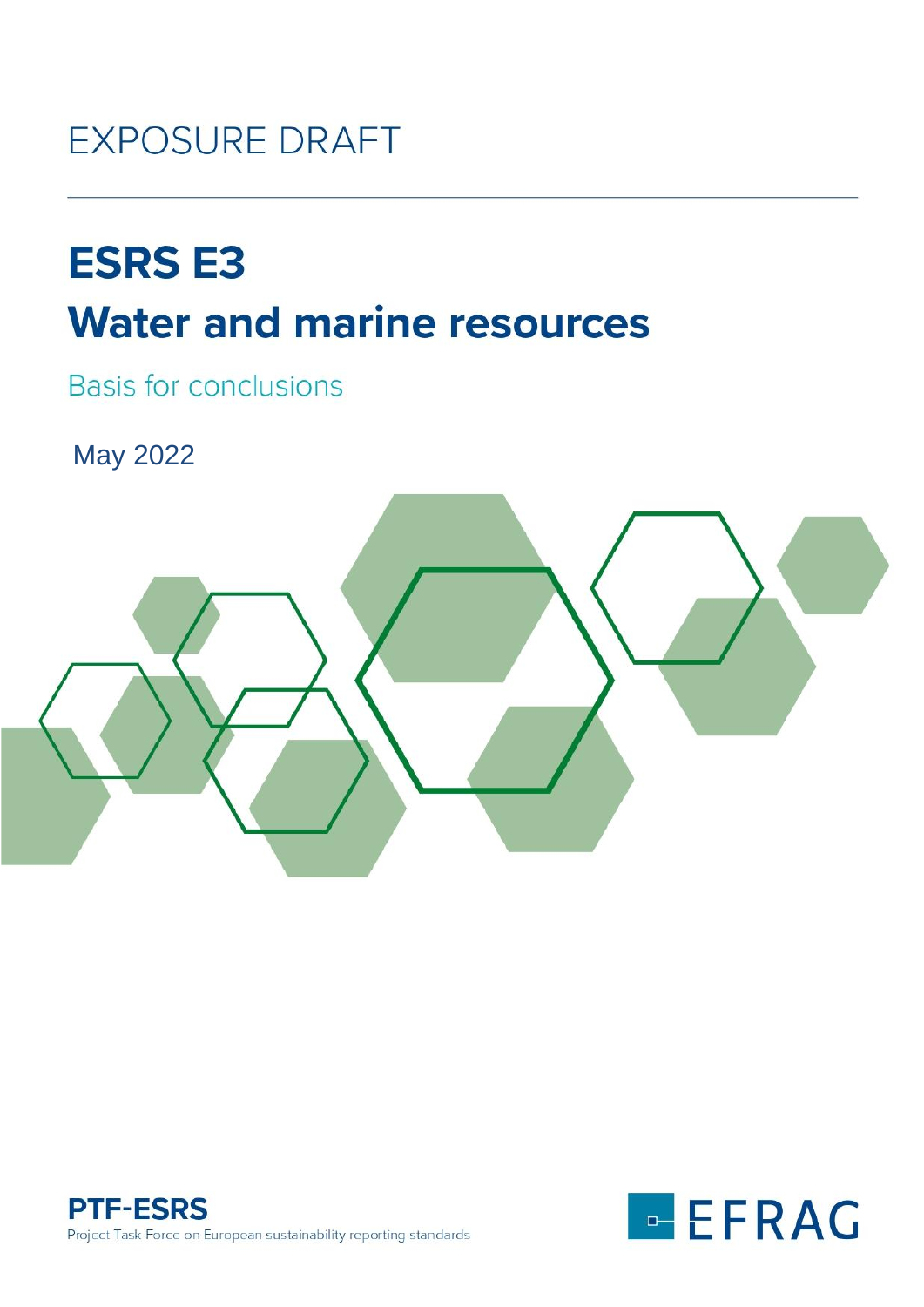# **DISCLAIMER**

This Basis for Conclusions accompanies but is not part of the Exposure Draft ESRS E3 Water and marine resources. It summarises the considerations of the EFRAG PTF-ESRS and the references to other standard setting initiatives or regulations used in developing the proposed contents of the Exposure Draft.

This Basis for Conclusions has been prepared solely under the responsibility of the EFRAG PTF-ESRS. It, therefore, does not reflect the EFRAG SRB's position at this stage, nor the position of the European Union or European Commission DG Financial Stability, Financial Services and Capital Markets Union (DG FISMA), nor the position of organisations with which the EFRAG PTF-ESRS has cooperated.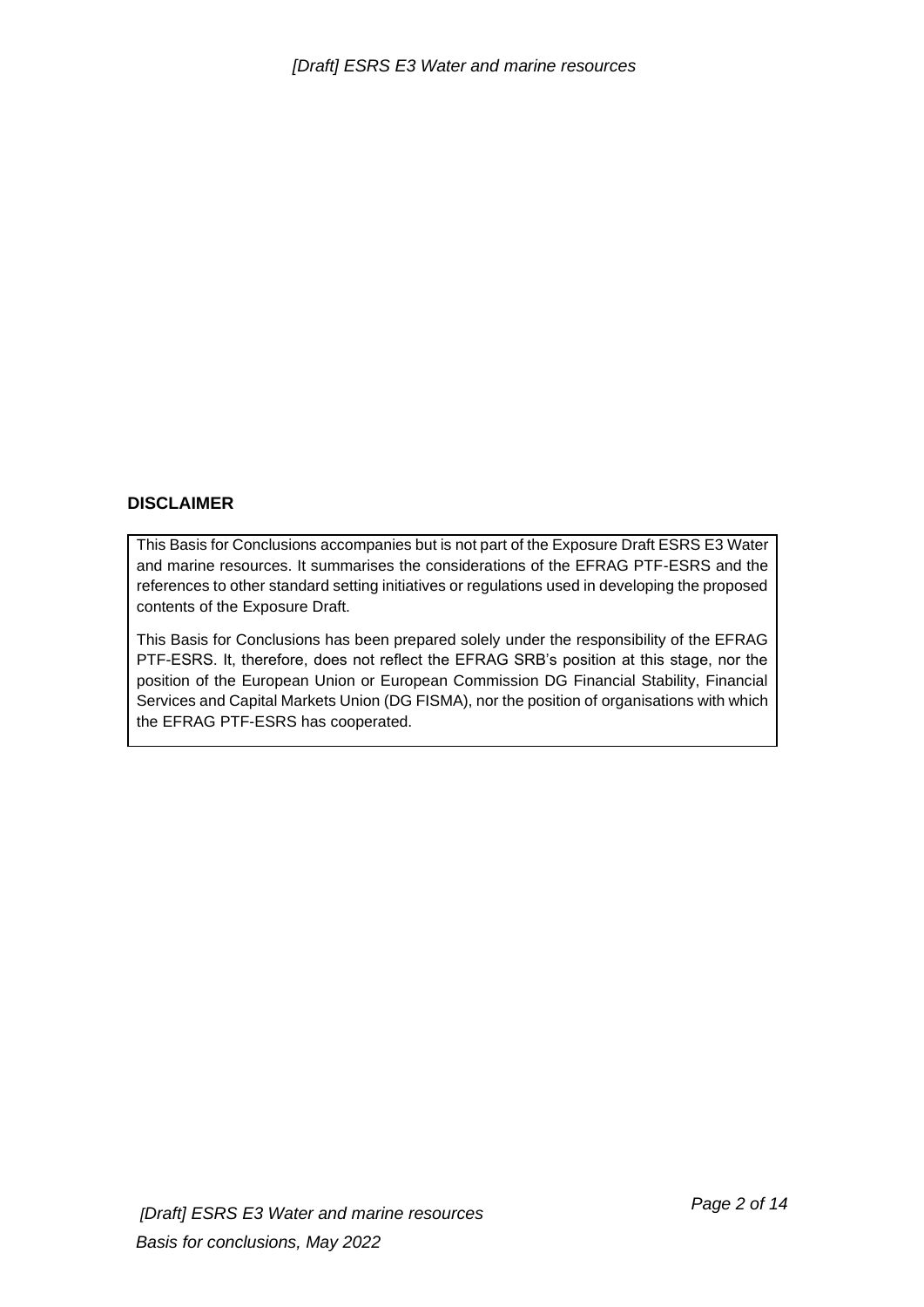| <b>Table of Contents</b>                                                                                                                                               |          |
|------------------------------------------------------------------------------------------------------------------------------------------------------------------------|----------|
| <b>Objective</b>                                                                                                                                                       | 4        |
| <b>Context and reference table</b>                                                                                                                                     | 4        |
| <b>Disclosure Requirements</b>                                                                                                                                         | 9        |
| <b>General, Strategy, Governance and Materiality assessment</b>                                                                                                        | 9        |
| Policies, targets, action plans and resources<br>Disclosure Requirement E3-1 – Policies implemented to manage water and marine                                         | 11       |
| resources                                                                                                                                                              | 11       |
| Disclosure Requirement E3-2 - Measurable targets for water and marine resources<br>Disclosure Requirement E3-3 – Water and marine resources action plans and resources | 11<br>11 |
| <b>Performance measures</b>                                                                                                                                            | 12       |
| Disclosure Requirement E3-4 - Water management performance                                                                                                             | 12       |
| Optional Disclosure Requirement E3-5 - Water intensity performance                                                                                                     | 12       |
| Disclosure Requirement E3-6 - Marine resources-related performance<br>Disclosure Requirement E3-7 – Potential financial effects from water and marine                  | 12       |
| resources-related impacts, risks and opportunities                                                                                                                     | 13       |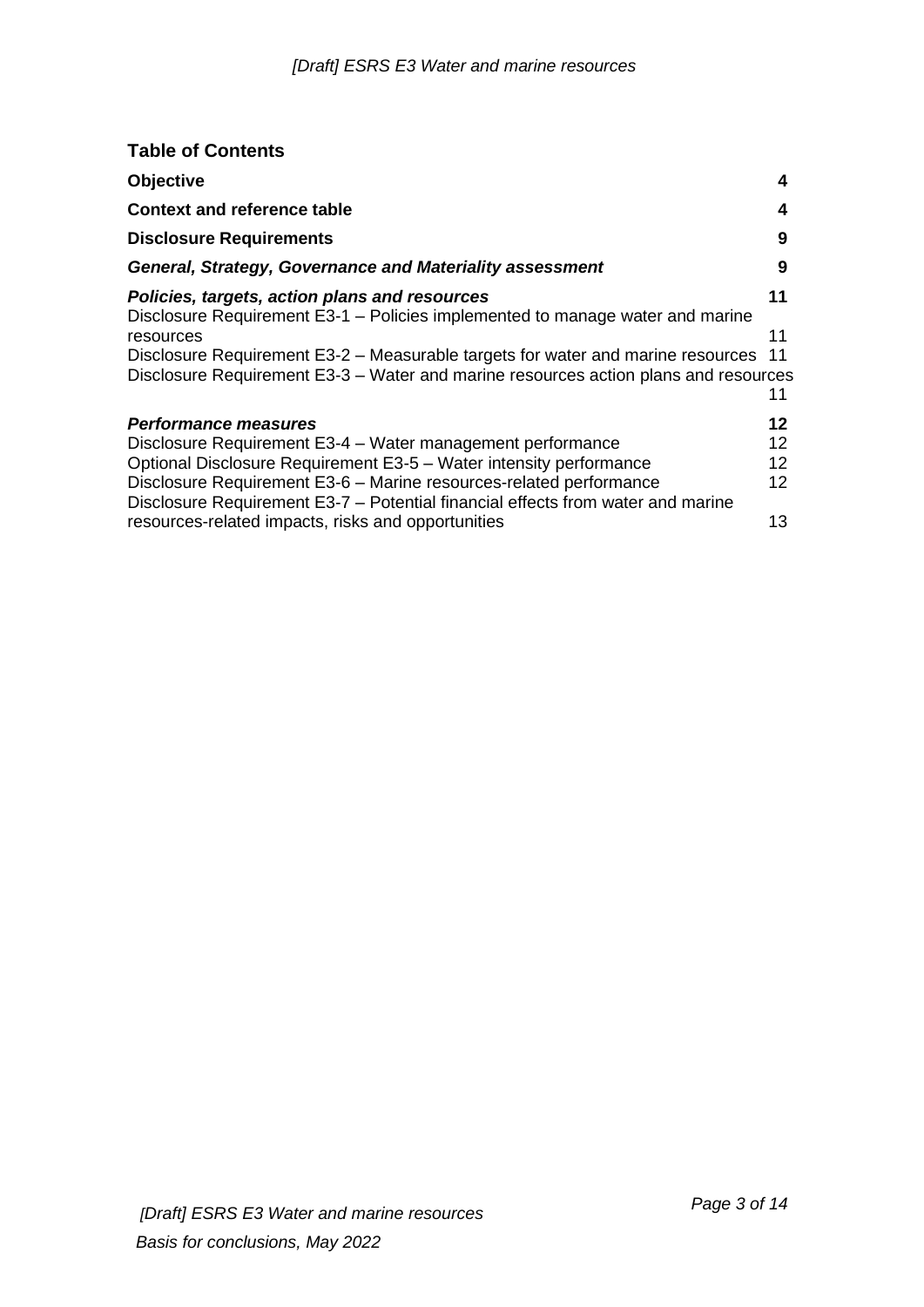# <span id="page-3-0"></span>**Objective**

- BC1. The objective of this [Draft] Standard is to set disclosure requirements that cover the information required by undertakings across all sectors (subject to the rebuttable presumption in ESRS 1 paragraph 57 to 62) in order to report under a double materiality perspective. It covers in particular:
	- (a) the impacts (how the entity impacts water and marine resources);
	- (b) the actions and their results;
	- (c) the material risks and opportunities arising from the undertaking's impacts and dependencies; and
	- (d) the effects of risks and opportunities on the undertaking's development, performance and position over the short, medium and long-term and therefore on its ability to affect enterprise value (financial effects).

# <span id="page-3-1"></span>**Context and reference table**

*Approach to drafting the standard*

- BC2. The approach to drafting this proposal has been described in the cover note of the consultation documents.
- BC3. The drafting process considered the following elements as a rationale for choosing disclosure requirements:
	- (a) Water is a local impact. The EU's approach to managing the quality and availability of water, and associated risks, is based on a river basin approach / body of water approach / catchment approach. This should be reflected in the disclosures.
	- (b) Water issues can be grouped in two categories: either water quantity issues (too little water available, or too much – floods) or water quality issues (chemical, physical and ecological status). There are legal references or international references which enable to define these notions, upon which disclosures can be based.
	- (c) Water withdrawals, water consumption, water storage, water use and water discharge are the key concepts used to quantify inflows and outflows of water and understand water balance.
	- (d) Pressures on marine resources originate from issues related to the management of waste, pollution, the circular economy, biodiversity, freshwater, habitat conservation which are also covered by other standards.
	- (e) The whole value chain (including supply chain, operations, products and services sold and used) should be considered for the identification of material issues, in a double materiality perspective.
	- (f) Undertakings should provide information on how they have identified material issues related to water and marine resources and on the policies, targets, action plans and resources they dedicate to tacking these issues, and on the progress they are making, through the disclosure of performance indicators.
	- (g) Undertakings should provide information which can be a basis for inter-firm comparison, beyond open ended narrative-based disclosures.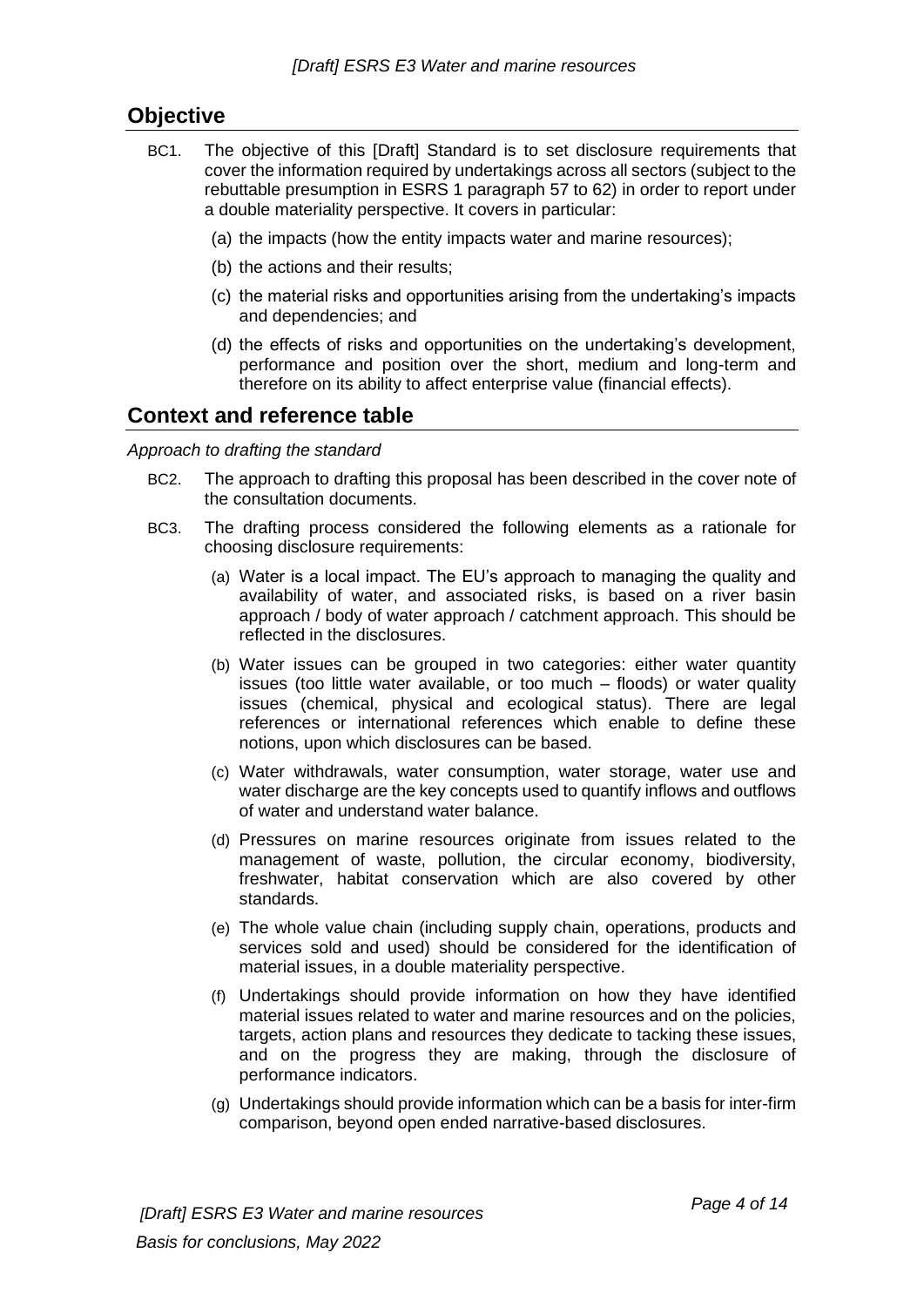BC4. Besides, all environment objectives of the Taxonomy are interrelate as reminded in the Platform on Sustainable Finance's report with recommendations on technical screening criteria for the four remaining environmental objectives of the EU Taxonomy. Hence the provisions of ESRS E3 are to be read in conjunction with other environmental standards.

# *General context*

- BC5. According to the European Environment Agency's State of the Environment Report for 2020, in a context of increasing pressures on the environment, the world population is projected to reach 10 billion by 2050, with water demand set to increase by 55%. The ability of nature to maintain clean water is likely to be disrupted and since Europe depends on resources extracted in the rest of the world, many impacts associated with European production and consumption occur outside of Europe. According to this report, for the past 10-15 years, trends and developments in the quality of water ecosystems and wetland has been mixed and so are outlooks to 2030. The process of meeting policy objectives and targets is largely not on track. The same assessment applies to pollution pressures and links to human health. If water quality has improved, the EU has by far not achieved a good ecological and chemical status for all water bodies by 2020. Only 40% of bodies of water have achieved good ecological quality status and 38% good chemical quality status, and modest progress has been made on reducing emissions of pollutants to water. Wetlands are widely degraded and so are 80 to 90% of floodplains. Point source pollution has been reduced but 18% of reported water surface bodies and 14% of reported groundwater bodies are under the significant pressure of point sources. Nitrogen surpluses have been reduced but diffuse pollution and hydromorphological changes are affecting the state of freshwater. Despite these trends, the quality of drinking water and bathing water remains high across Europe (95% of bathing waters). Also, EU water abstraction has decreased by 19% between 1994 and 2015, and 89% of bodies of water have achieved good quantitative status. However, overall, addressing the impact of some sectors has not been successful, as illustrated by agriculture's continued impacts on biodiversity, pollution of water and soil, and the energy sector's continued impact through hydromorphological changes.
- BC6. As regards marine environments at a global level, 40% of marine environments are now severely altered. If the trends for creating marine protected areas has been good for the past 10-15 years, the outlook to 2030 is more mixed. However, the prospect of meeting policy targets for creating protected marine areas is on track. Protected marine areas are only one part of the agenda and the state of marine ecosystems and biodiversity has known mixed evolutions. The outlook to 2030 points to deteriorating trends, with a process of meeting policy targets largely off track. Targeted efforts on individual species has been met with success, but many marine species, or marine species groups, still have declining population or have not reached good conservation status. Climate change, legacy hazardous substances, heavy metals, marine litter and invasive species are expected to continue to impact marine ecosystems. A similar analysis can be made for pressures and impacts on marine habitats with 65% of protected seabed habitats considered to be in unfavourable conservation status, and only 55% of coastal areas having reached good ecological quality of water status. There are however sharp differences between different European regions. Also 19% of the EU coastline is affected by permanent alterations and 25% of the area of the coastal strip (up to 12 miles) is subject to seabed habitat loss (due to construction of wind farms, oil & gas installations, ports and also exploitation of fish, shellfish and minerals). Nonindigenous species; marine litter, eutrophication and fishing practices such as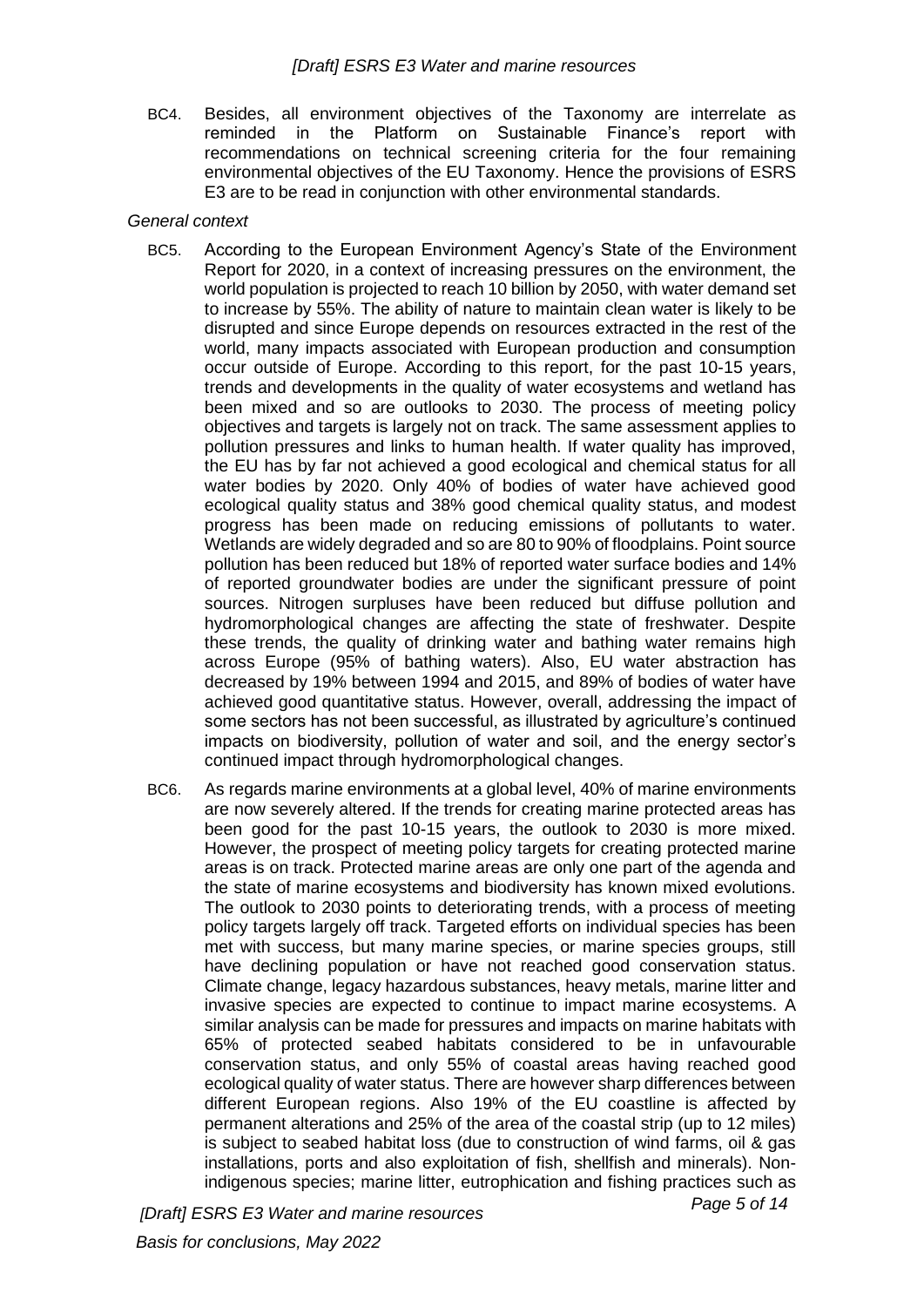trawling have been identified as key drivers of these deteriorating trends. In some areas, such as the North-East Atlantic Oceans and the Baltic Sea, fishing pressure has decreased, and has led to signs of recovery of fish stocks. In other areas most fish stocks are overexploited such as in the Mediterranean sea (93,9%) and the Black sea (85,7%). Overall, across 397 stocks reported on by the State of the Environment Report, most of them were still overexploited, with the abundance of sensitive species decreasing by 69% in heavily trawled areas.

# *Global and EU Water Goals*

- BC7. The global and EU policy goals that were identified for water are the following:
	- (a) achieve universal and equitable access to safe and affordable drinking water for all (SDG 6, EU Drinking Water Directive);
	- (b) achieve access to adequate and equitable sanitation and hygiene for all and end open defecation, paying special attention to the needs of women and girls and those in vulnerable situations (SDG 6);
	- (c) protect and restore water-related ecosystems, including mountains, forests, wetlands, rivers, aquifers and lakes (and contribute to the restoration of at least 25 000 km of free-flowing rivers) (EU Water directive, EU Biodiversity Strategy);
	- (d) expand international cooperation and capacity-building support to developing countries in water- and sanitation-related activities and programmes, including water (SDG 6);
	- (e) support and strengthen the participation of local communities in improving water and sanitation management (SDG 6); and
	- (f) assess and manage flood risks, aiming to reduce the adverse consequences for human health, environment and cultural heritage (EU Floods directive).

# *Global and EU goals for Marine Resources*

- BC8. The global and EU policy goals that were identified for marine resources are described below:
	- (a) prevent and significantly reduce marine pollution of all kinds, in particular from land-based activities, including marine debris and nutrient pollution by $1$ :
		- i) continuously reducing discharges, emissions and losses of hazardous substances;
		- ii) moving towards the target of their cessation within one generation (25 years) with the ultimate aim of concentrations in the environment near background values for naturally occurring substances and close to zero concentrations for man-made synthetic substances;
	- (b) sustainably manage and protect marine and coastal ecosystems to avoid significant adverse impacts by $2$ :
		- i) protecting and restoring marine ecosystems and the services they provide;

<sup>&</sup>lt;sup>1</sup> (SDG Directive, Esbjerg declaration). 14, EU Marine Strategy Framework

<sup>2</sup> (SDG 14, EU Marine Strategy Framework Directive, EU Biodiversity Strategy; EU Common Fishery Policy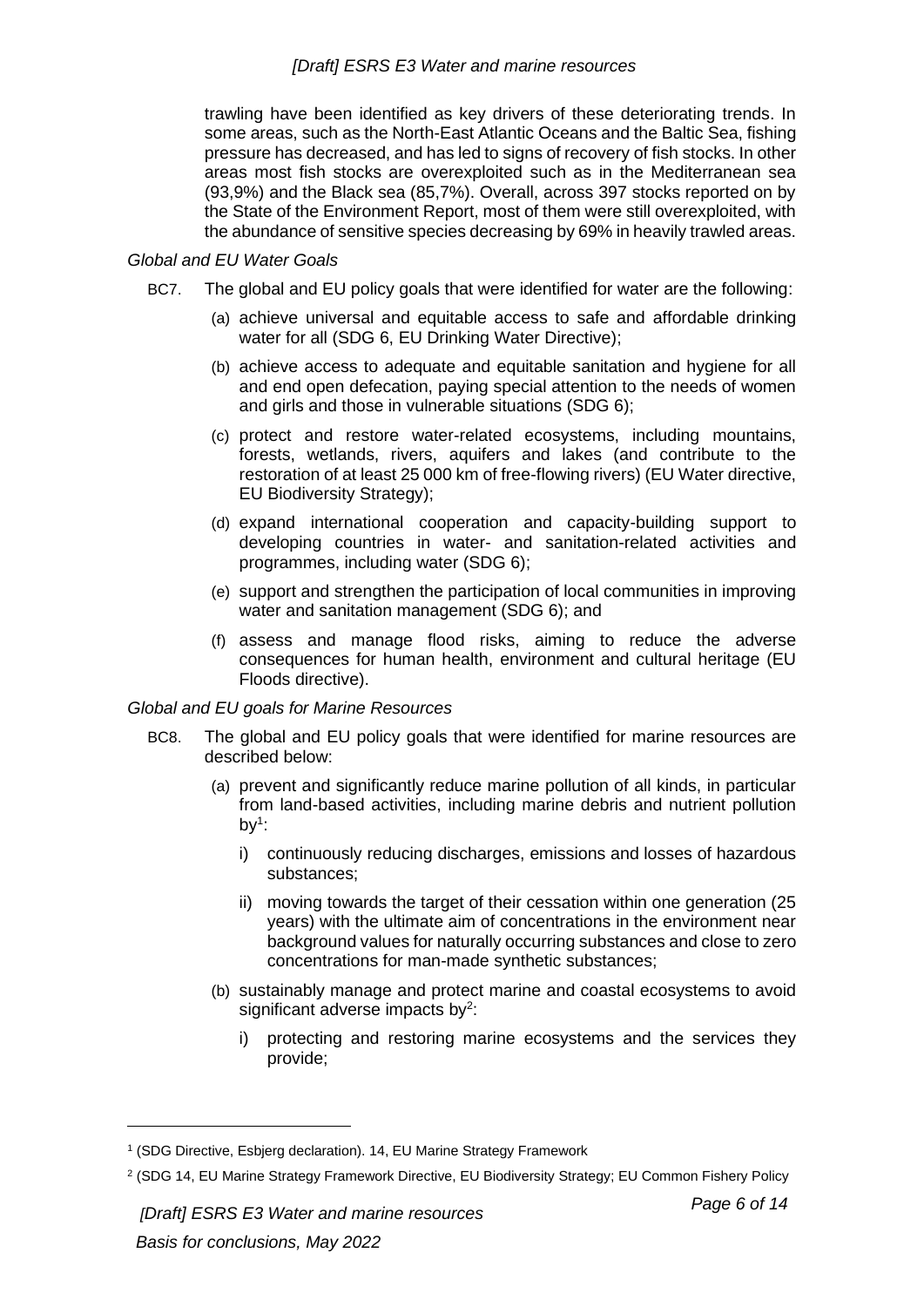- ii) reducing including underwater noise at a level that does not adversely affect the marine environment;
- iii) keeping the level of non-indigenous introduced species below a level that adversely affects the ecosystems;
- iv) keeping populations of all commercially exploited fish and shellfish within safe biological limits;
- v) eliminating by-catch of species or reducing it to a level that allows species recovery and conservation;
- vi) substantially reducing any negative impacts on sensitive species and habitats, including on the seabed, through fishing and extraction activities;
- (c) minimize and address the impacts of ocean acidification, including through enhanced scientific cooperation at all levels (SDG 14);
- (d) effectively regulate harvesting and end overfishing, illegal, unreported and unregulated fishing and destructive fishing practices and implement science-based management plans, in order to restore fish stocks in the shortest time feasible, at least to levels that can produce maximum sustainable yield as determined by their biological characteristics (SDG 14);
- (e) conserve at least 10 per cent of coastal and marine areas, consistent with national and international law and based on the best available scientific information (SDG 14);
- (f) prohibit certain forms of fisheries subsidies which contribute to overcapacity and overfishing, eliminate subsidies that contribute to illegal, unreported and unregulated fishing and refrain from introducing new such subsidies, recognizing that appropriate and effective special and differential treatment for developing and least developed countries should be an integral part of the World Trade Organization fisheries subsidies negotiation (SDG 14);
- (g) increase the economic benefits to Small Island developing States and least developed countries from the sustainable use of marine resources, including through sustainable management of fisheries, aquaculture and tourism (SDG 14);
- (h) increase scientific knowledge, develop research capacity and transfer marine technology in order to:
	- i) improve ocean health;
	- ii) enhance the contribution of marine biodiversity to the development of developing countries, in particular small island developing States and least developed countries by3:
	- iii) setting up international funds for research;
	- iv) collecting, managing and sharing data;
- (i) provide access for small-scale artisanal fishers to marine resources and markets (SDG 14); and

<sup>3</sup> (SDG 14, UNGC Ocean Stewardship 2030).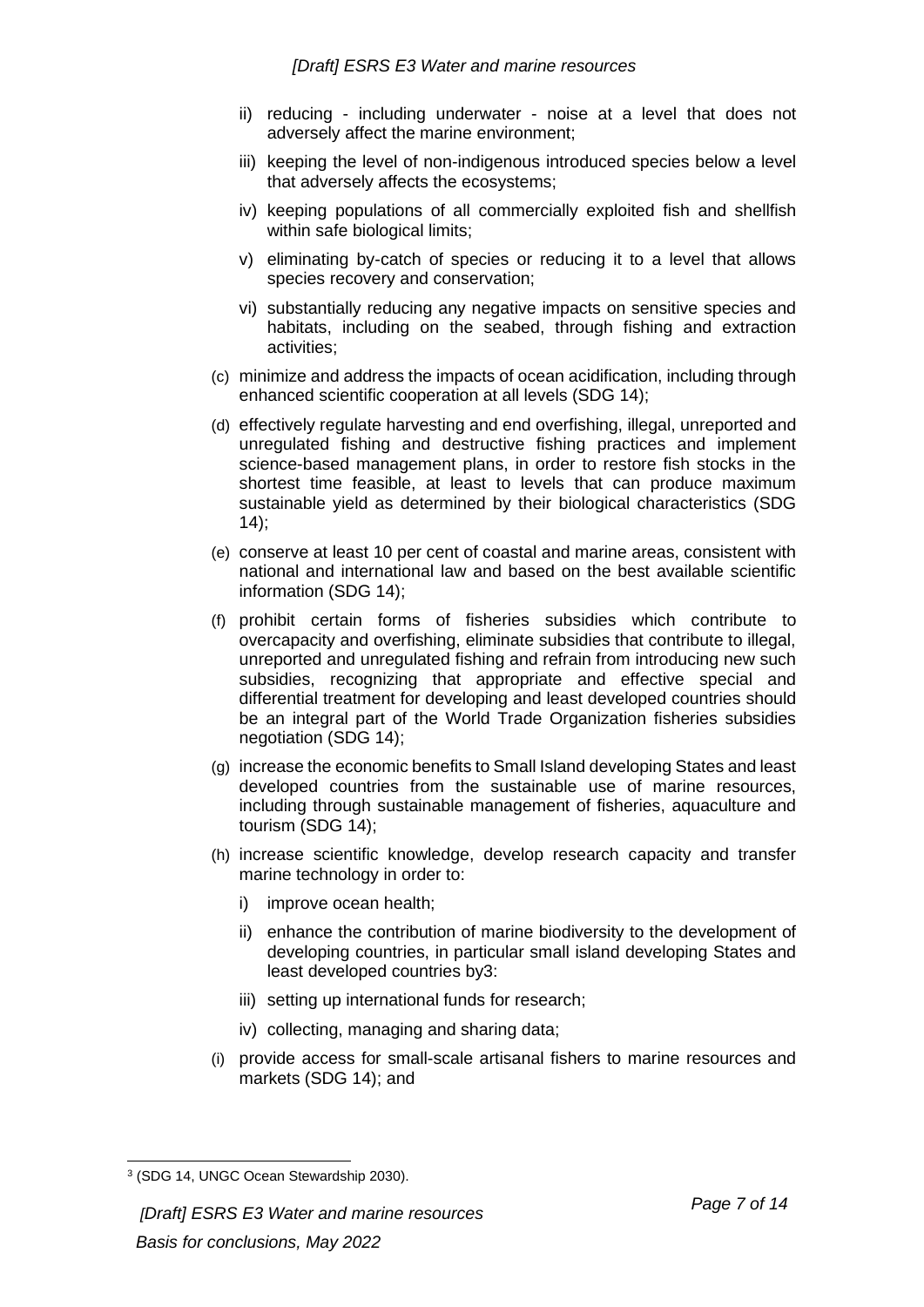- (j) enhance the conservation and sustainable use of oceans and their resources by implementing international law as reflected by UNCLOS and EU Marine Strategy Framework Directive, which provide the legal framework for the conservation and sustainable use of oceans and their resources.
- BC9. As a conclusion, to comply with the requirements of the [Draft] CSRD, considering the EU legislative framework and taking into account current international frameworks, the following disclosure requirements emerge as most relevant:

| <b>Disclosure</b><br><b>Requirements</b>                                     | <b>European framework references</b>                                                                                                       | <b>International framework references</b>                                   |
|------------------------------------------------------------------------------|--------------------------------------------------------------------------------------------------------------------------------------------|-----------------------------------------------------------------------------|
|                                                                              |                                                                                                                                            |                                                                             |
| DR E3-1 - Policies<br>implemented to<br>manage water and<br>marine resources | [Draft] CSRD Art.5 / 6                                                                                                                     | GRI 3 Disclosure 3-3 / 303-1                                                |
|                                                                              | <b>SFDR</b> indicators on "Investments<br>in companies without water<br>management policies" / "Exposure<br>to areas of high-water stress" | <b>GRI 2 'General disclosures"</b>                                          |
|                                                                              |                                                                                                                                            | SDG 6/14                                                                    |
|                                                                              |                                                                                                                                            | CoP questionnaire                                                           |
|                                                                              | Annex II of the EMAS Regulation                                                                                                            | <b>CDP Water questionnaire</b>                                              |
|                                                                              |                                                                                                                                            | <b>CEO Water mandate</b>                                                    |
|                                                                              |                                                                                                                                            | <b>Alliance for Water Stewardship</b>                                       |
|                                                                              |                                                                                                                                            | <b>UNGC Communication on Progress</b>                                       |
| DR E3-2 $-$<br><b>Measurable targets</b>                                     | [Draft] CSRD Art.19a (2) / b<br><b>EMAS Regulation</b>                                                                                     | GRI 3 on "Material topics" / 303-1-d /<br>$3-3-e$                           |
| for water and<br>marine resources                                            |                                                                                                                                            | CDP Water questionnaire                                                     |
|                                                                              |                                                                                                                                            | <b>CDSB Application guidance</b>                                            |
|                                                                              |                                                                                                                                            | CoP questionnaire                                                           |
|                                                                              |                                                                                                                                            | <b>CEO Water mandate</b>                                                    |
|                                                                              |                                                                                                                                            | Alliance for Water Stewardship                                              |
|                                                                              |                                                                                                                                            | <b>UNGC Communication on Progress</b>                                       |
|                                                                              |                                                                                                                                            | SPOTT indicator framework                                                   |
| DR E3-3 - Water                                                              | [Draft] CSRD Art.19a (2) / e                                                                                                               | GRI 3 on "Material topics"                                                  |
| and marine<br>resources action<br>plans and<br><b>resources</b>              | Annex II of the EMAS Regulation                                                                                                            | <b>CDP Water questionnaire</b>                                              |
|                                                                              |                                                                                                                                            | <b>CEO Water mandate</b>                                                    |
|                                                                              |                                                                                                                                            | <b>Alliance for Water Stewardship</b>                                       |
|                                                                              |                                                                                                                                            | Joint publication of the WWF and the<br><b>German Environment Agency</b>    |
|                                                                              |                                                                                                                                            | WBCSD's "Right tools for the job"                                           |
| DR $E3-4$ – Water<br>management<br>performance                               | [Draft] CSRD Art.19a (2) / g<br>SFDR indicators on "Emissions to<br>water" / "Water usage and<br>recycling"                                | GRI Disclosures 303 / 303-3/5/4 / 3-3<br>$(e)$ (iii)                        |
|                                                                              |                                                                                                                                            | <b>CDSB Framework application</b><br>guidance for water related disclosures |
|                                                                              | Annex IV of the EMAS Regulation                                                                                                            | <b>CEO Water mandate</b>                                                    |
|                                                                              |                                                                                                                                            | CoP frameworks                                                              |
|                                                                              |                                                                                                                                            | CDP water questionnaire                                                     |

*[Draft] ESRS E3 Water and marine resources Basis for conclusions, May 2022*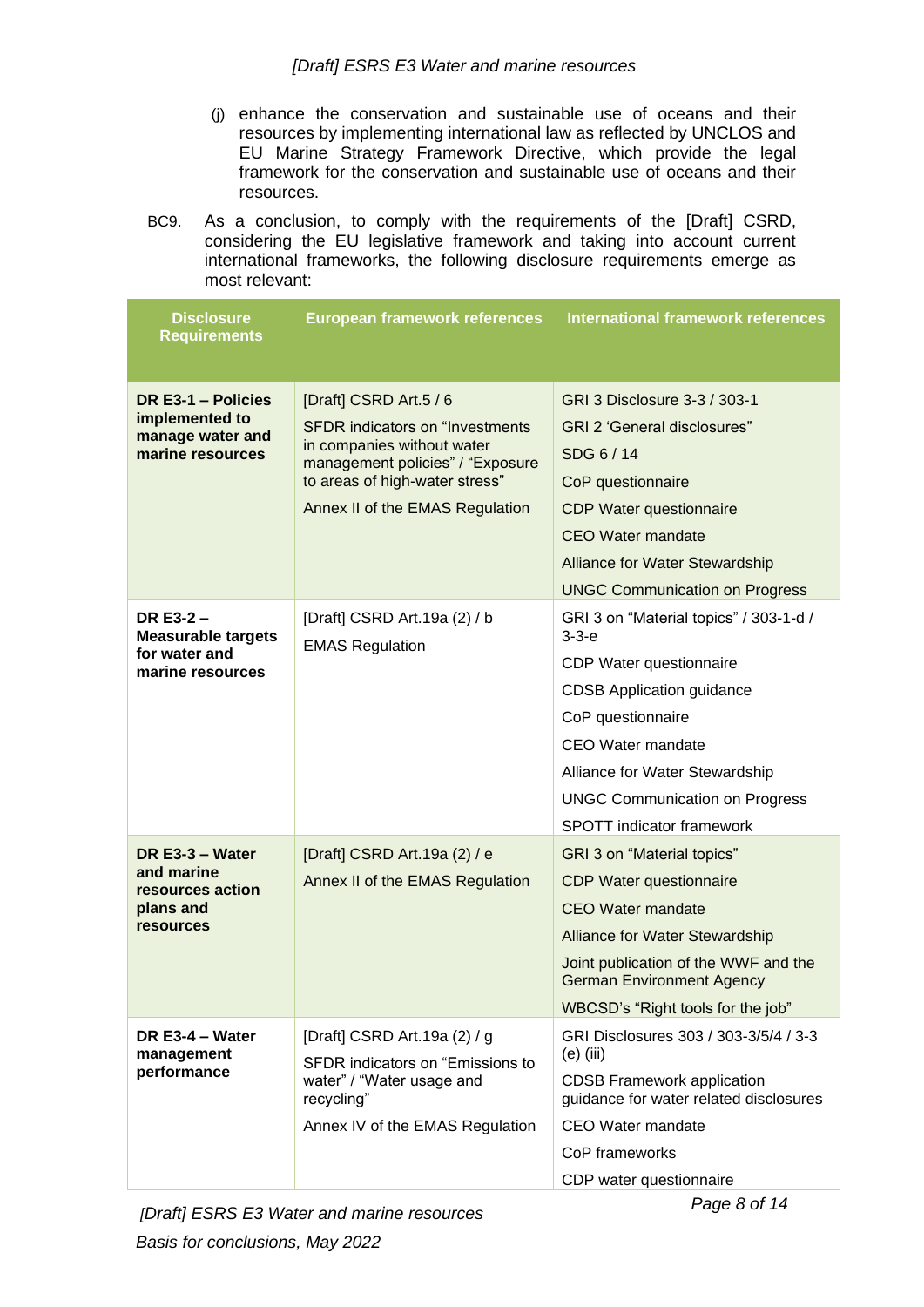# *[Draft] ESRS E3 Water and marine resources*

| <b>Disclosure</b><br><b>Requirements</b>             | <b>European framework references</b>                                                                                       | <b>International framework references</b>                                                                                                                                                                                                                                                                                                                                                                                                                                                             |
|------------------------------------------------------|----------------------------------------------------------------------------------------------------------------------------|-------------------------------------------------------------------------------------------------------------------------------------------------------------------------------------------------------------------------------------------------------------------------------------------------------------------------------------------------------------------------------------------------------------------------------------------------------------------------------------------------------|
| DR E3-5 - Water<br>intensity<br>performance          | [Draft] CSRD Art.19a (2) / g<br>SFDR indicator on "Water usage<br>and recycling"                                           | Alliance for Water Stewardship<br><b>UNGC Communication on Progress</b><br><b>Future Fit Benchmark</b><br>GRI Disclosures 303 / 3-3 (e) (iii)<br><b>CDSB Framework application</b><br>guidance for water related disclosures                                                                                                                                                                                                                                                                          |
|                                                      | Regulation (EC) No 1221/2009<br>Annex IV of the EMAS Regulation                                                            | CDP water questionnaire<br><b>Alliance for Water Stewardship</b><br><b>UNGC Communication on Progress</b><br><b>CEO Water mandate</b><br><b>Future Fit Benchmark</b><br>CoP frameworks                                                                                                                                                                                                                                                                                                                |
| DR E3-6 - Marine<br>resources-related<br>performance | [Draft] CSRD Art.19a (2) / g<br><b>EU Maritime Spatial Planning</b><br><b>Directive</b><br>Annex IV of the EMAS Regulation | <b>SDG 14</b><br>GRI Disclosures 303 / 3-3 (e) (iii)<br>Ocean approved framework<br><b>CDSB Framework application</b><br>guidance for water related disclosures<br>CDP water questionnaire<br>Alliance for Water Stewardship<br><b>UNGC Communication on Progress</b><br>CEO Water mandate<br><b>Future Fit Benchmark</b><br>Fondation de la mer<br>Ocean approved framework (based on<br>Science Based Targets; GRI 305-1,<br>305-2, 305-3, 305-7, 306; UNEP 5;<br>IPIECA; IFOAM; Global Commitment) |

# <span id="page-8-0"></span>**Disclosure Requirements**

# <span id="page-8-1"></span>*General, Strategy, Governance and Materiality assessment*

- BC10. Appendix B of the [Draft] Standard contains specific water and marine resources-related application guidance that the undertaking shall follow when disclosing information under ESRS 2, in particular with regards to ESRS 2-IRO 1, ESRS 2-IRO 2 and ESRS 2-IRO 3 on the process to identify water and marine resources-related impacts, risks and opportunities and the outcome of this process.
- BC11. The main objective of the disclosure requirements related to water and marine resources is to provide information on: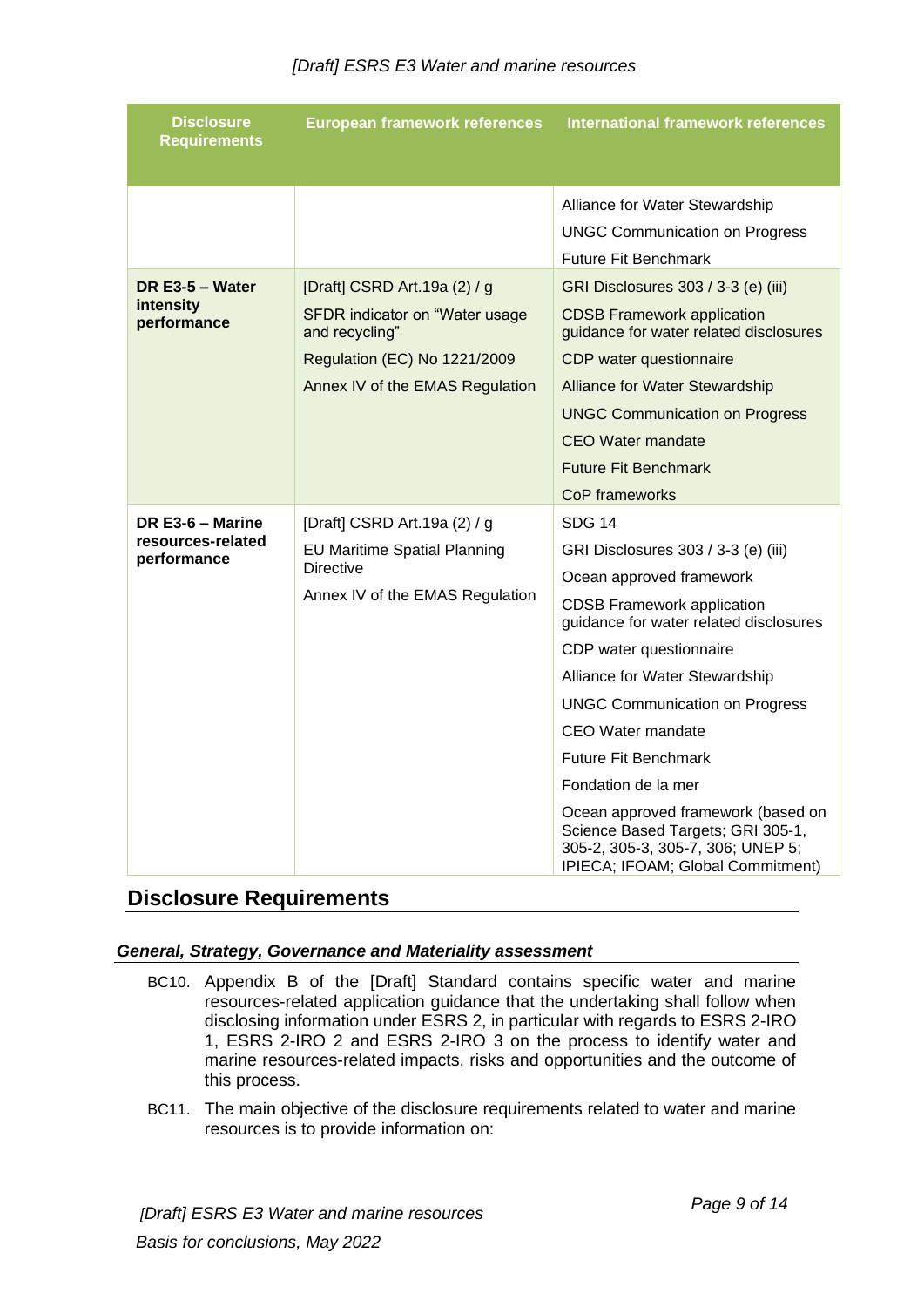- (a) what impacts are caused, and will be caused, to water and marine resources by the undertaking, over the value chain (supply chain, operations, products and services), and what are, will be, the financial effects;
- (b) how the state of water and marine resources has impacted and will impact the undertaking's value chain and what are, will be, the financial effects. What are and will be the consequences of these physical and financial impacts in term of risks and opportunities; and
- (c) how impacts and dependencies, risks, opportunities are assessed and how they serve as an input to the elaboration of the undertaking's strategy and business model.
- BC12. Due to their activities and business relationships, most if not all undertakings contribute – to varying extents – to water/marine resources-related impacts. In addition, water/marine resources-related issues will increasingly affect the operations of undertakings and their ability to create value, may it be through physical hazards induced by water availability, floods or pollution and pressure on marine resources, as well as through policy and market responses in the EU and beyond, to apply the EU water framework directive and the EU marine strategy framework directive. On the other hand, the transition to ensuring a good quality of water and a good state of marine resources can also bring along opportunities, e.g. for undertakings offering products and services that contribute to policy objectives.
- BC13. There is a need among the public in general, and among investors, credit institutions and other stakeholders, who rely on an undertaking's ability to create value over the short-, medium- and long term, to understand the principal impacts, dependencies, risks and opportunities as such, but also the processes implemented to identify, assess and manage material issues.
- BC14. With the global reporting frameworks, notably the recommendations of the CEO water mandate as well as of the GRI, the CDSB, CDP water, SASB, there are already generally accepted reporting approaches for this information upon which to rely (see BC 8 above).
- BC15. In summary, as a starting point in the preparation of [Draft] ESRS E3 it has been assumed that reporting on water/marine resources-related impacts, as well as on related risks and opportunities, covering the whole value chain, is material for all undertakings. This presumption can be rebutted following ESRS 1 paragraph 57.
- BC16. The identification, assessment and management of the adverse impacts on water/marine resources reflect a part of an undertaking's water/marine resources-related due diligence process. Since due diligence as such is a cross-cutting concept, it is reflected in different sections of this document. Information on the management of adverse impacts on water/marine resources are further underpinned in sections "water/marine resources Governance" and "water/marine resources". Actions to mitigate these adverse impacts are addressed in section "water/marine resources Targets" and "water/marine resources Actions & Resources".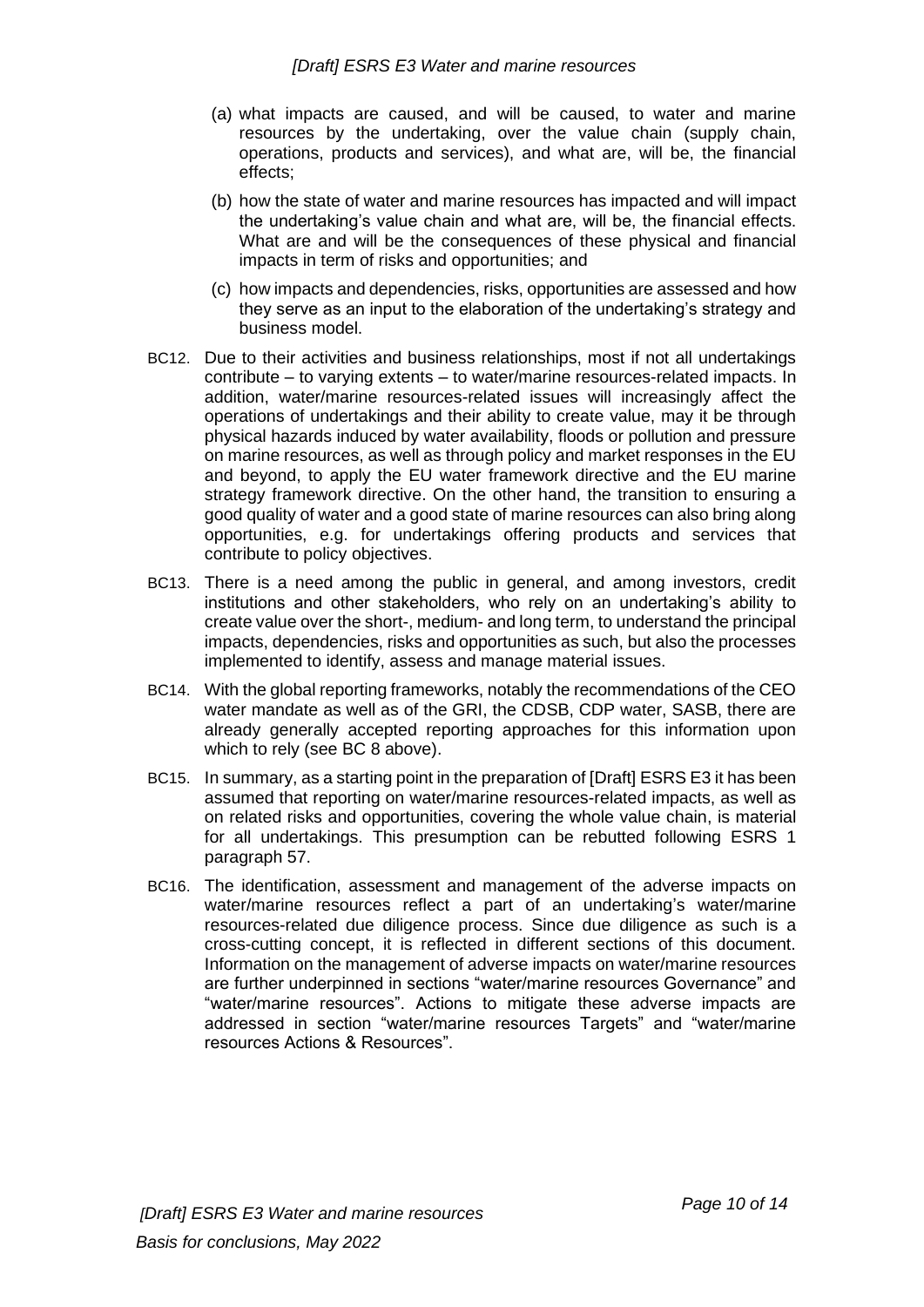# <span id="page-10-1"></span><span id="page-10-0"></span>*Policies, targets, action plans and resources*

# *Disclosure Requirement E3-1 – Policies implemented to manage water and marine resources*

- BC17. This Disclosure Requirement provides an understanding of the undertaking commitments to reducing water withdrawal, consumption and discharges, manages water on its facilities, engages with suppliers as regards water and marine resources-related-related issues, designs its products and services as regards water and marine resources-related issues and measures and monitors water and marine resources-related performance.
- BC18. It is to be observed that there are different interpretations of the term "policies". It can be either understood as formal commitments by an undertaking's leadership (e.g. GRI, ISO 14001/EMAS) or as overarching topic-specific implementation plans (e.g. PTF-NFRS, or TCFD's understanding of "transition plans") including different elements (e.g. commitments, targets, action plans and performance metrics and monitoring). However, ESRS 1 covers the aspects to be disclosed about a policy.
- BC19. As a consequence, the 'Policies' reporting area should focus on describing policy commitments related to water/marine resources. However, policy commitments should be disclosed so as to facilitate a continuity of understanding between a given policy, and the targets, actions, resource allocations and outcomes to which it can lead.

# <span id="page-10-2"></span>*Disclosure Requirement E3-2 – Measurable targets for water and marine resources*

- BC20. In order to ensure a sound understanding of the undertaking's targets related to water and marine resources and to be able to assess those targets' contribution to the achievement of targets set out in EU-regulation and global frameworks, specific targets in different areas of water/marine resources management shall be disclosed.
- BC21. It is required to report detailed targets regarding the absolute reduction of water withdrawals, the absolute reduction of water consumption, the absolute reduction of discharges and water pollution.

#### <span id="page-10-3"></span>*Disclosure Requirement E3-3 – Water and marine resources action plans and resources*

- BC22. Action plans and stand-alone actions, as well as the corresponding policies, targets and the resources allocated shall be disclosed to ensure an understanding of the undertaking's plans and resources allocated to water and marine resources and the contributions of those actions.
- BC23. All undertakings should report information on material water and marine resources action plans, key mitigating actions, water and marine resourcesrelated supply chain engagement, product and service development, customer engagement.
- BC24. The presentation of actions and resources will follow the requirements in in the cross-cutting standard [Draft] ESRS 2, including a base year and milestones, as well as target years to foster comparability as far as possible.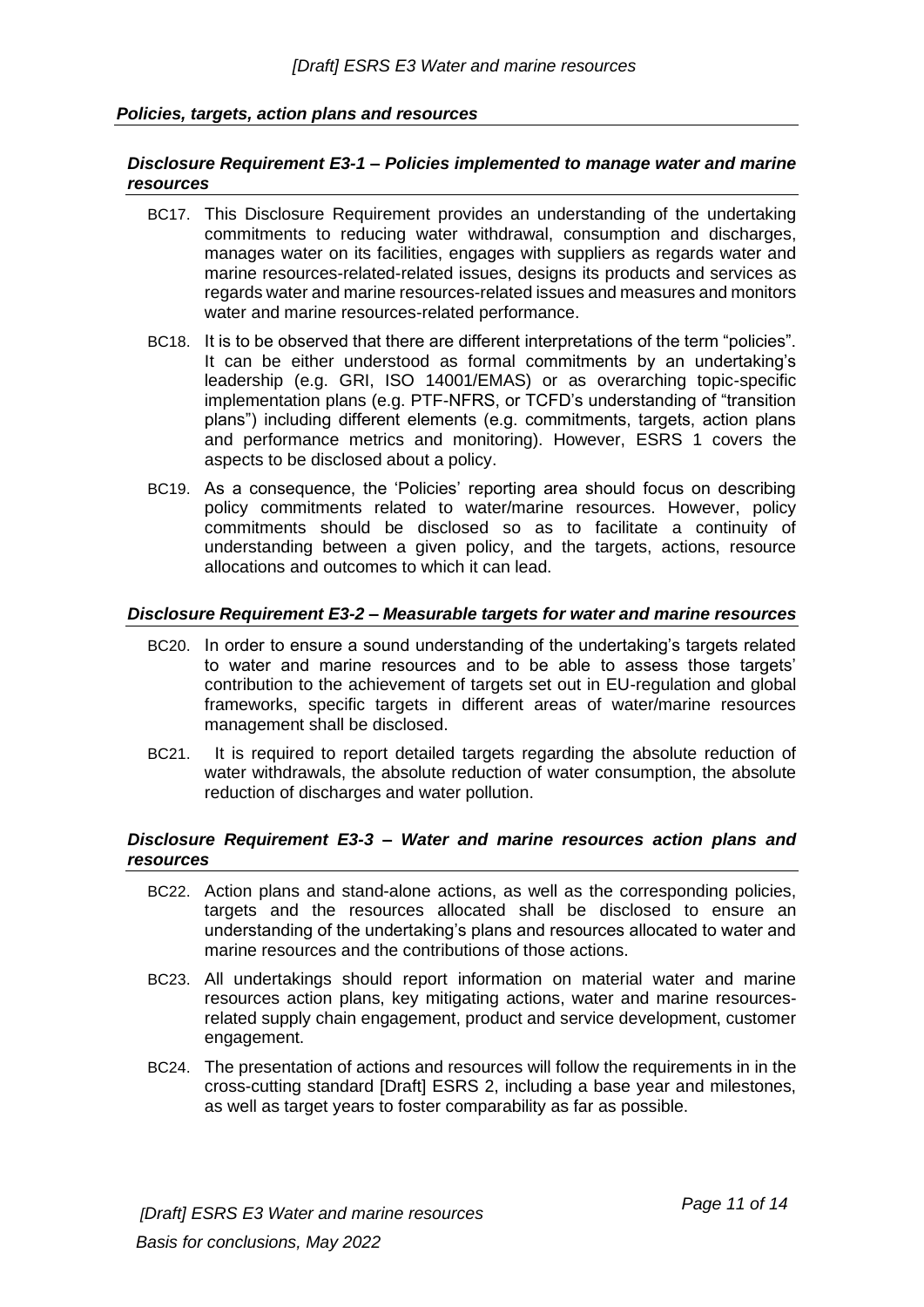# <span id="page-11-0"></span>*Performance measures*

- BC25. In order to gain a thorough and sound understanding of an undertaking's relationship to water/marine resources all stakeholders should have an understanding of water/marine resources-related metrics on:
	- (a) their operations;
	- (b) their supply chains;
	- (c) their products and services; and
	- (d) in such a way that an evaluation in terms of performance can be carried out by the users of the information (such as evolution over time, resource use efficiency, ability to meet targets, comparison with other companies, etc.).
- BC26. Global reporting frameworks already propose generally accepted performancerelated disclosures which this Standard can leverage on.
- BC27. More specifically stakeholders should have access not only to absolute or relative performance measures, but also to performance measures related to target achievement.

# <span id="page-11-1"></span>*Disclosure Requirement E3-4 – Water management performance*

- BC28. This Disclosure Requirement is inspired from the CDSB, CDP, GRI 303, CEO water disclosure and CoP frameworks which require an undertaking to report on the material water flows related to operations, such as withdrawals, consumption and discharges.
- BC29. The Disclosure Requirement is not too granular in order to remain sectoragnostic though.

# <span id="page-11-2"></span>*Optional Disclosure Requirement E3-5 – Water intensity performance*

- BC30. This Disclosure Requirement is based Commission decision of 4 March 2013 establishing the user's guide setting out the steps needed to participate in EMAS, under Regulation (EC) No 1221/2009 of the European Parliament and of the Council on the voluntary participation by organisations in a community eco-management and audit scheme (EMAS).
- BC31. It was deemed less critical than volumes to understand the undertaking's impacts and risks on water, hence the optionality.

# <span id="page-11-3"></span>*Disclosure Requirement E3-6 – Marine resources-related performance*

BC32. This Disclosure Requirement is based on the SDG 14, the EU Maritime Spatial Planning Directive's request for an ecosystems approach and the Ocean approved framework4 of the Fondation de la Mer which considers that marine resources are a cross topic subject which relates to pollution, acidification and global changes of the marine environment, as well as exploitation of marine and coastal resources and cross-topic themes such as suppliers compliance, governance, exemplary practices, and advocacy.

<sup>4</sup> https://oceanapproved.org/en/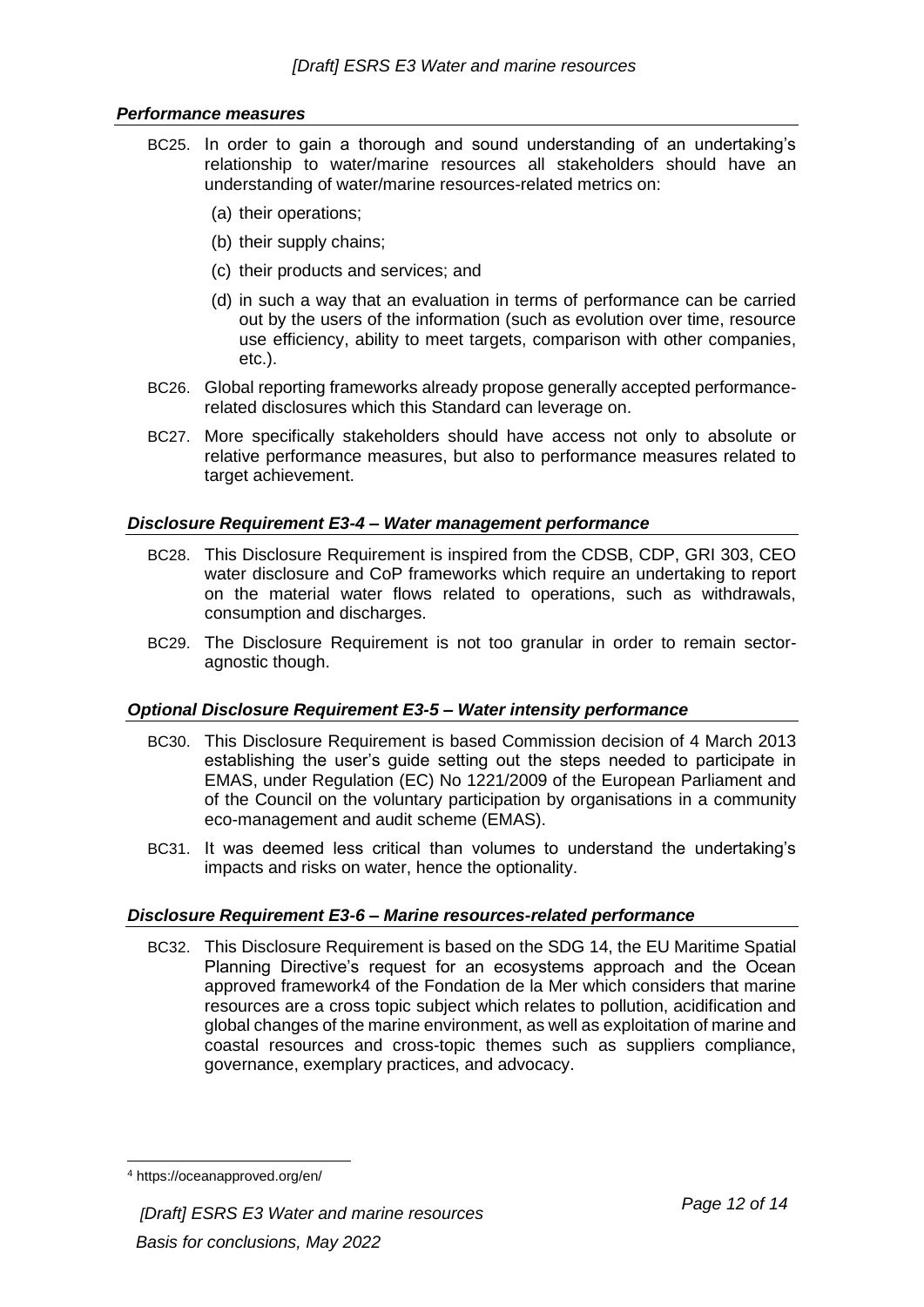BC33. The references to other standards in paragraph 35 allow to have a full understanding of material matters related to marine resources even though they are addressed in other standards.

# <span id="page-12-0"></span>*Disclosure Requirement E3-7 – Potential financial effects from water and marine resources-related impacts, risks and opportunities*

- BC34. The [Draft] CSRD proposal (article 19 a 1) requires setting disclosure requirements in ESRS that allow to report information necessary to understand how sustainability matters affect the undertaking's development, performance and position. This requirement is reflected in the objective of this [Draft] Standard, in particular in the need to set requirements for undertakings to report about the effects of risks and opportunities on the undertaking's development, performance and position over the short-, medium- and long-term and therefore on its ability to create enterprise value (financial effects).
- BC35. This disclosure implements this requirement.